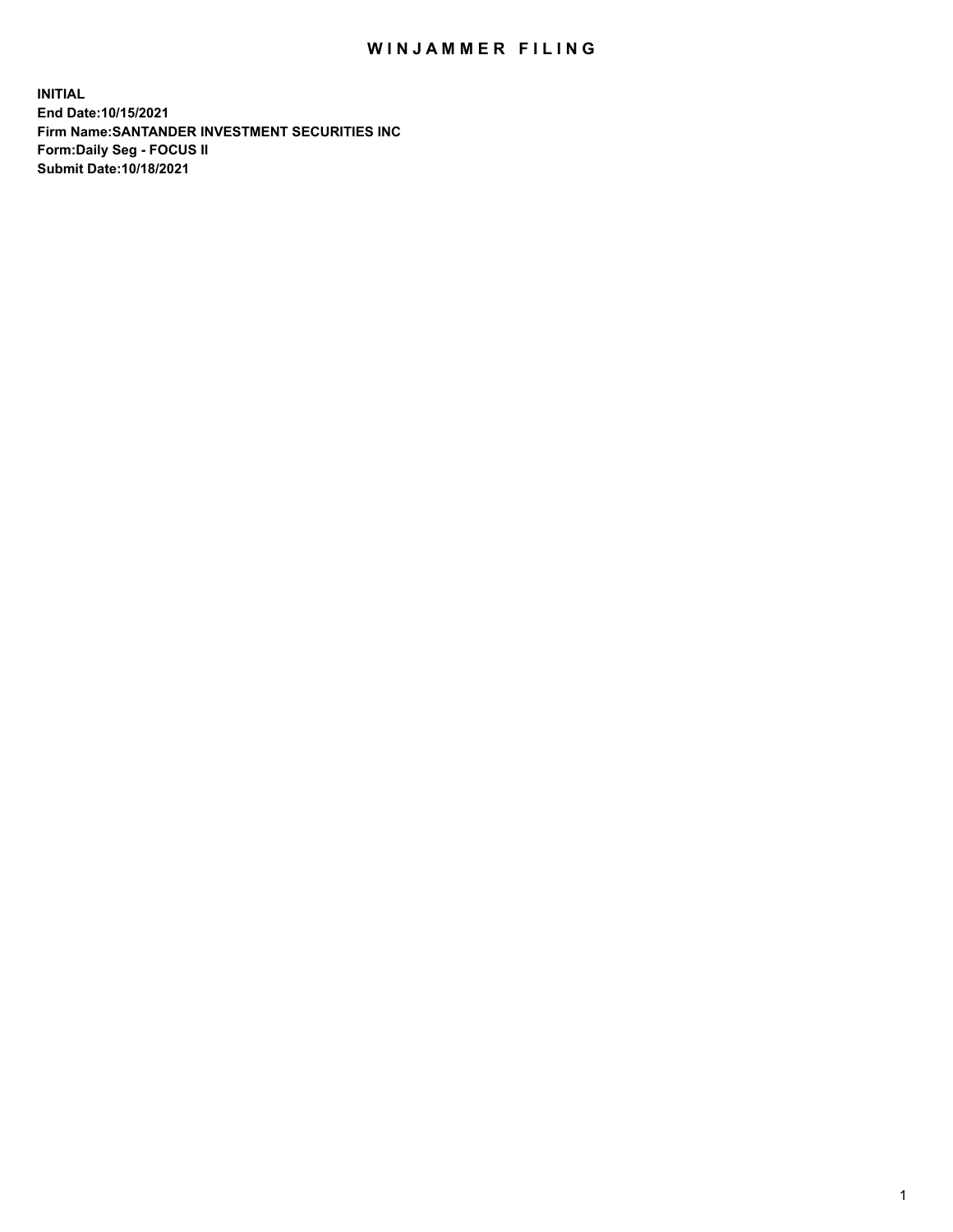**INITIAL End Date:10/15/2021 Firm Name:SANTANDER INVESTMENT SECURITIES INC Form:Daily Seg - FOCUS II Submit Date:10/18/2021 Daily Segregation - Cover Page**

Name of Company **SANTANDER INVESTMENT SECURITIES INC** Contact Name **Richard Ro** Contact Phone Number **(212) 350-3662** Contact Email Address **richard.ro@santander.us** FCM's Customer Segregated Funds Residual Interest Target (choose one): a. Minimum dollar amount: ; or **70,000,000** b. Minimum percentage of customer segregated funds required:% ; or **0** c. Dollar amount range between:and; or **0 0** d. Percentage range of customer segregated funds required between:% and%. **0 0** FCM's Customer Secured Amount Funds Residual Interest Target (choose one): a. Minimum dollar amount: ; or **0** b. Minimum percentage of customer secured funds required:% ; or **0** c. Dollar amount range between:and; or **0 0** d. Percentage range of customer secured funds required between:% and%. **0 0** FCM's Cleared Swaps Customer Collateral Residual Interest Target (choose one): a. Minimum dollar amount: ; or **0** b. Minimum percentage of cleared swaps customer collateral required:% ; or **0** c. Dollar amount range between:and; or **0 0** d. Percentage range of cleared swaps customer collateral required between:% and%. **0 0**

Attach supporting documents CH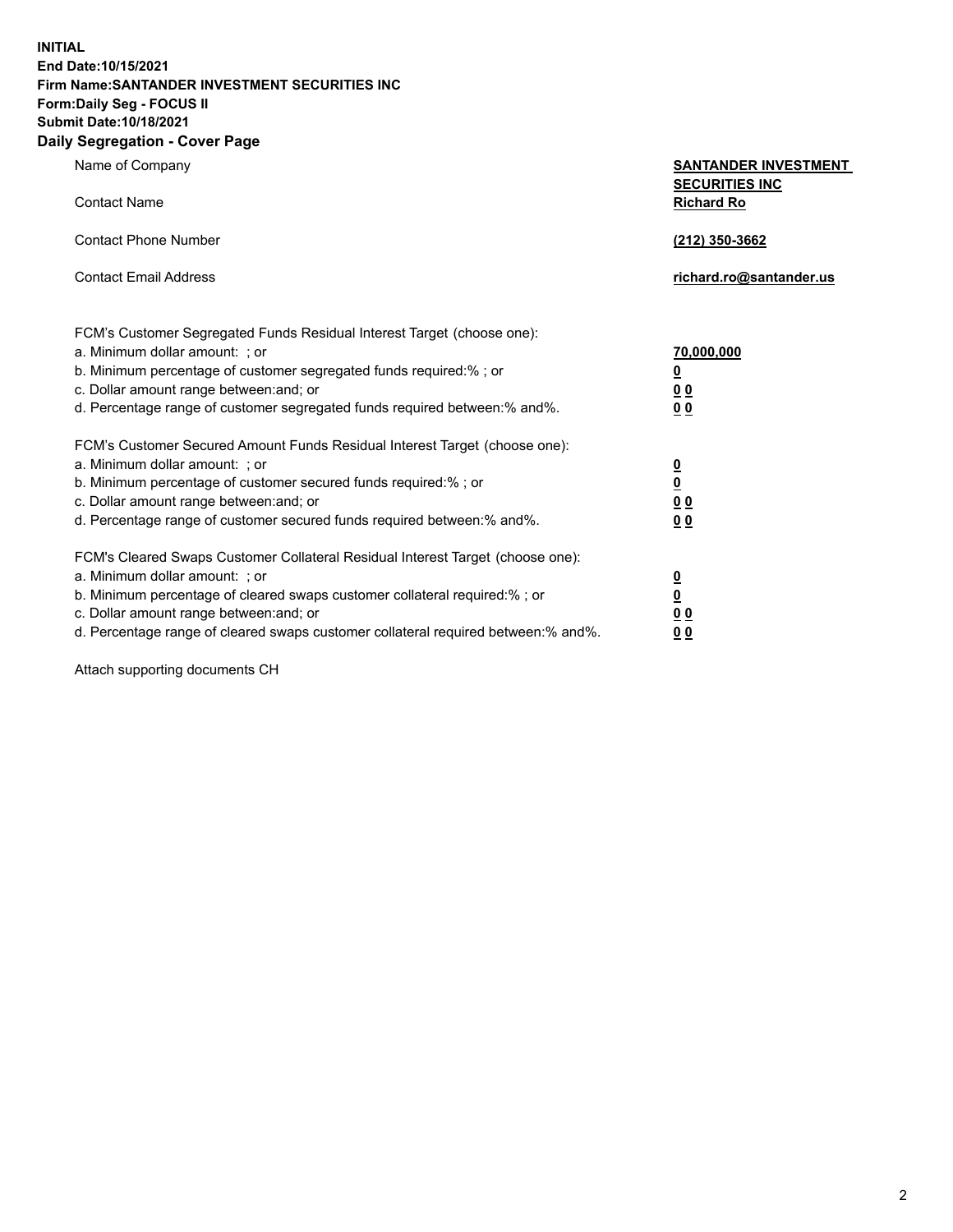## **INITIAL End Date:10/15/2021 Firm Name:SANTANDER INVESTMENT SECURITIES INC Form:Daily Seg - FOCUS II Submit Date:10/18/2021 Daily Segregation - Secured Amounts**

|     | Foreign Futures and Foreign Options Secured Amounts                                         |                   |
|-----|---------------------------------------------------------------------------------------------|-------------------|
|     | Amount required to be set aside pursuant to law, rule or regulation of a foreign            | $0$ [7305]        |
|     | government or a rule of a self-regulatory organization authorized thereunder                |                   |
| 1.  | Net ledger balance - Foreign Futures and Foreign Option Trading - All Customers             |                   |
|     | A. Cash                                                                                     | $0$ [7315]        |
|     | B. Securities (at market)                                                                   | $0$ [7317]        |
| 2.  | Net unrealized profit (loss) in open futures contracts traded on a foreign board of trade   | $0$ [7325]        |
| 3.  | Exchange traded options                                                                     |                   |
|     | a. Market value of open option contracts purchased on a foreign board of trade              | $0$ [7335]        |
|     | b. Market value of open contracts granted (sold) on a foreign board of trade                | $0$ [7337]        |
| 4.  | Net equity (deficit) (add lines 1. 2. and 3.)                                               | $0$ [7345]        |
| 5.  | Account liquidating to a deficit and account with a debit balances - gross amount           | $0$ [7351]        |
|     | Less: amount offset by customer owned securities                                            | 0 [7352] 0 [7354] |
| 6.  | Amount required to be set aside as the secured amount - Net Liquidating Equity              | $0$ [7355]        |
|     | Method (add lines 4 and 5)                                                                  |                   |
| 7.  | Greater of amount required to be set aside pursuant to foreign jurisdiction (above) or line | $0$ [7360]        |
|     | 6.                                                                                          |                   |
|     | FUNDS DEPOSITED IN SEPARATE REGULATION 30.7 ACCOUNTS                                        |                   |
| 1.  | Cash in banks                                                                               |                   |
|     | A. Banks located in the United States                                                       | $0$ [7500]        |
|     | B. Other banks qualified under Regulation 30.7                                              | 0 [7520] 0 [7530] |
| 2.  | Securities                                                                                  |                   |
|     | A. In safekeeping with banks located in the United States                                   | $0$ [7540]        |
|     | B. In safekeeping with other banks qualified under Regulation 30.7                          | 0 [7560] 0 [7570] |
| 3.  | Equities with registered futures commission merchants                                       |                   |
|     | A. Cash                                                                                     | $0$ [7580]        |
|     | <b>B.</b> Securities                                                                        | $0$ [7590]        |
|     | C. Unrealized gain (loss) on open futures contracts                                         | $0$ [7600]        |
|     | D. Value of long option contracts                                                           | $0$ [7610]        |
|     | E. Value of short option contracts                                                          | 0 [7615] 0 [7620] |
| 4.  | Amounts held by clearing organizations of foreign boards of trade                           |                   |
|     | A. Cash                                                                                     | $0$ [7640]        |
|     | <b>B.</b> Securities                                                                        | $0$ [7650]        |
|     | C. Amount due to (from) clearing organization - daily variation                             | $0$ [7660]        |
|     | D. Value of long option contracts                                                           | $0$ [7670]        |
|     | E. Value of short option contracts                                                          | 0 [7675] 0 [7680] |
| 5.  | Amounts held by members of foreign boards of trade                                          |                   |
|     | A. Cash                                                                                     | $0$ [7700]        |
|     | <b>B.</b> Securities                                                                        | $0$ [7710]        |
|     | C. Unrealized gain (loss) on open futures contracts                                         | $0$ [7720]        |
|     | D. Value of long option contracts                                                           | $0$ [7730]        |
|     | E. Value of short option contracts                                                          | 0 [7735] 0 [7740] |
| 6.  | Amounts with other depositories designated by a foreign board of trade                      | $0$ [7760]        |
| 7.  | Segregated funds on hand                                                                    | $0$ [7765]        |
| 8.  | Total funds in separate section 30.7 accounts                                               | 0 [7770]          |
| 9.  | Excess (deficiency) Set Aside for Secured Amount (subtract line 7 Secured Statement         | 0 [7380]          |
|     | Page 1 from Line 8)                                                                         |                   |
| 10. | Management Target Amount for Excess funds in separate section 30.7 accounts                 | 0 [7780]          |
| 11. | Excess (deficiency) funds in separate 30.7 accounts over (under) Management Target          | $0$ [7785]        |
|     |                                                                                             |                   |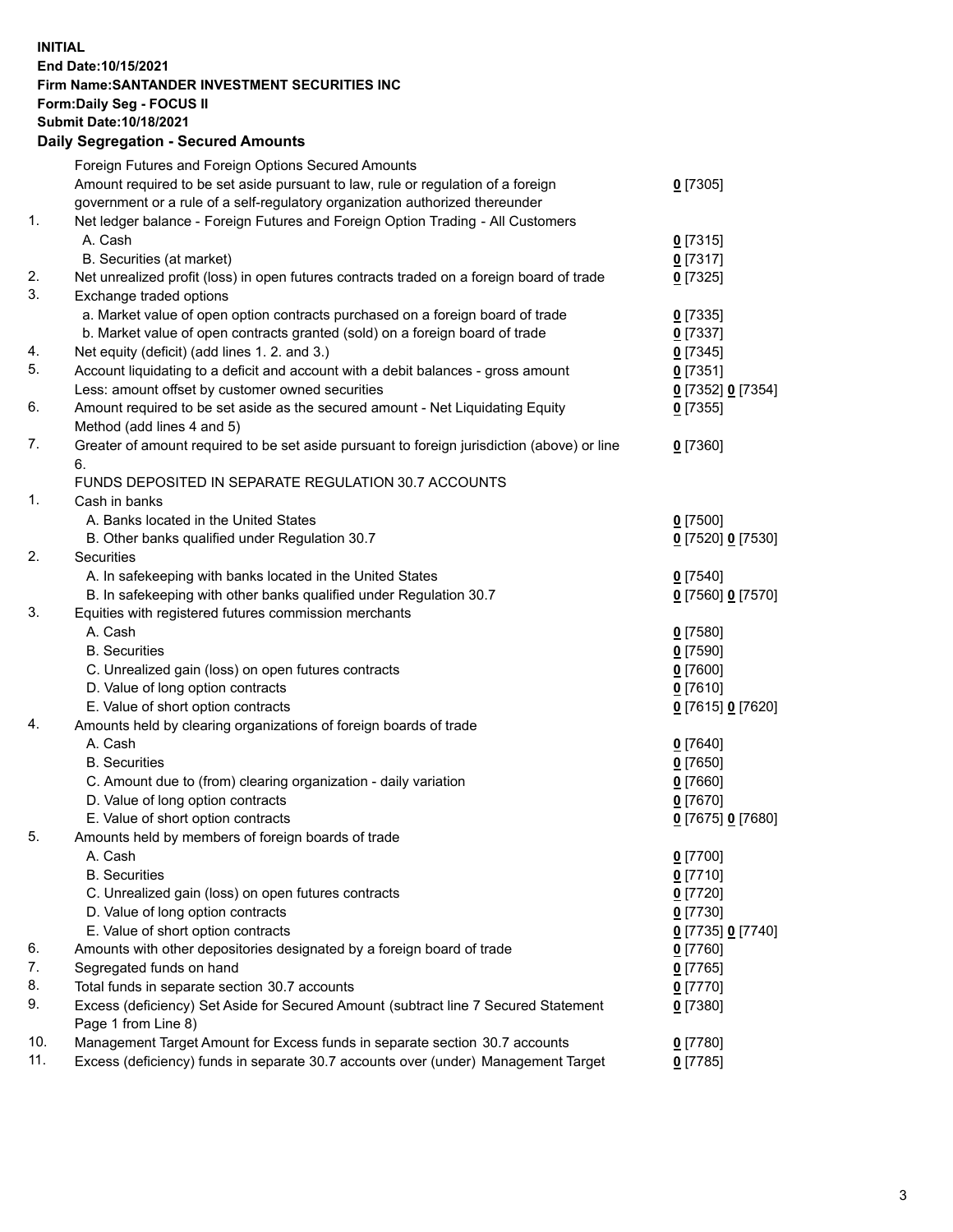| <b>INITIAL</b> |                                                                                     |                      |  |  |  |
|----------------|-------------------------------------------------------------------------------------|----------------------|--|--|--|
|                | End Date: 10/15/2021                                                                |                      |  |  |  |
|                | Firm Name: SANTANDER INVESTMENT SECURITIES INC                                      |                      |  |  |  |
|                | Form: Daily Seg - FOCUS II                                                          |                      |  |  |  |
|                | Submit Date: 10/18/2021                                                             |                      |  |  |  |
|                | Daily Segregation - Segregation Statement                                           |                      |  |  |  |
|                | SEGREGATION REQUIREMENTS(Section 4d(2) of the CEAct)                                |                      |  |  |  |
| 1.             | Net ledger balance                                                                  |                      |  |  |  |
|                | A. Cash                                                                             | 2,556,606,270 [7010] |  |  |  |
|                | B. Securities (at market)                                                           | $0$ [7020]           |  |  |  |
| 2.             | Net unrealized profit (loss) in open futures contracts traded on a contract market  | -395,961,527 [7030]  |  |  |  |
| 3.             | Exchange traded options                                                             |                      |  |  |  |
|                | A. Add market value of open option contracts purchased on a contract market         | 45,845,288 [7032]    |  |  |  |
|                | B. Deduct market value of open option contracts granted (sold) on a contract market | -26,624,644 [7033]   |  |  |  |
| 4.             | Net equity (deficit) (add lines 1, 2 and 3)                                         | 2,179,865,387 [7040] |  |  |  |
| 5.             | Accounts liquidating to a deficit and accounts with                                 |                      |  |  |  |
|                | debit balances - gross amount                                                       | $0$ [7045]           |  |  |  |
|                | Less: amount offset by customer securities                                          | 0 [7047] 0 [7050]    |  |  |  |
| 6.             | Amount required to be segregated (add lines 4 and 5)                                | 2,179,865,387 [7060] |  |  |  |
|                | FUNDS IN SEGREGATED ACCOUNTS                                                        |                      |  |  |  |
| 7.             | Deposited in segregated funds bank accounts                                         |                      |  |  |  |
|                | A. Cash                                                                             | 250,226,973 [7070]   |  |  |  |
|                | B. Securities representing investments of customers' funds (at market)              | $0$ [7080]           |  |  |  |
|                | C. Securities held for particular customers or option customers in lieu of cash (at | $0$ [7090]           |  |  |  |
|                | market)                                                                             |                      |  |  |  |
| 8.             | Margins on deposit with derivatives clearing organizations of contract markets      |                      |  |  |  |
|                | A. Cash                                                                             | 1,935,507,620 [7100] |  |  |  |
|                | B. Securities representing investments of customers' funds (at market)              | $0$ [7110]           |  |  |  |
|                | C. Securities held for particular customers or option customers in lieu of cash (at | $0$ [7120]           |  |  |  |
|                | market)                                                                             |                      |  |  |  |
| 9.             | Net settlement from (to) derivatives clearing organizations of contract markets     | 47,398,255 [7130]    |  |  |  |
| 10.            | Exchange traded options                                                             |                      |  |  |  |
|                | A. Value of open long option contracts                                              | 45,845,288 [7132]    |  |  |  |
|                | B. Value of open short option contracts                                             | $-26,624,644$ [7133] |  |  |  |
| 11.            | Net equities with other FCMs                                                        |                      |  |  |  |
|                | A. Net liquidating equity                                                           | $0$ [7140]           |  |  |  |
|                | B. Securities representing investments of customers' funds (at market)              | $0$ [7160]           |  |  |  |
|                | C. Securities held for particular customers or option customers in lieu of cash (at | $0$ [7170]           |  |  |  |
|                | market)                                                                             |                      |  |  |  |
| 12.            | Segregated funds on hand                                                            | $0$ [7150]           |  |  |  |
| 13.            | Total amount in segregation (add lines 7 through 12)                                | 2,252,353,492 [7180] |  |  |  |
| 14.            | Excess (deficiency) funds in segregation (subtract line 6 from line 13)             | 72,488,105 [7190]    |  |  |  |
| 15.            | Management Target Amount for Excess funds in segregation                            | 70,000,000 [7194]    |  |  |  |
| 16.            | Excess (deficiency) funds in segregation over (under) Management Target Amount      | 2,488,105 [7198]     |  |  |  |
|                | <b>Excess</b>                                                                       |                      |  |  |  |